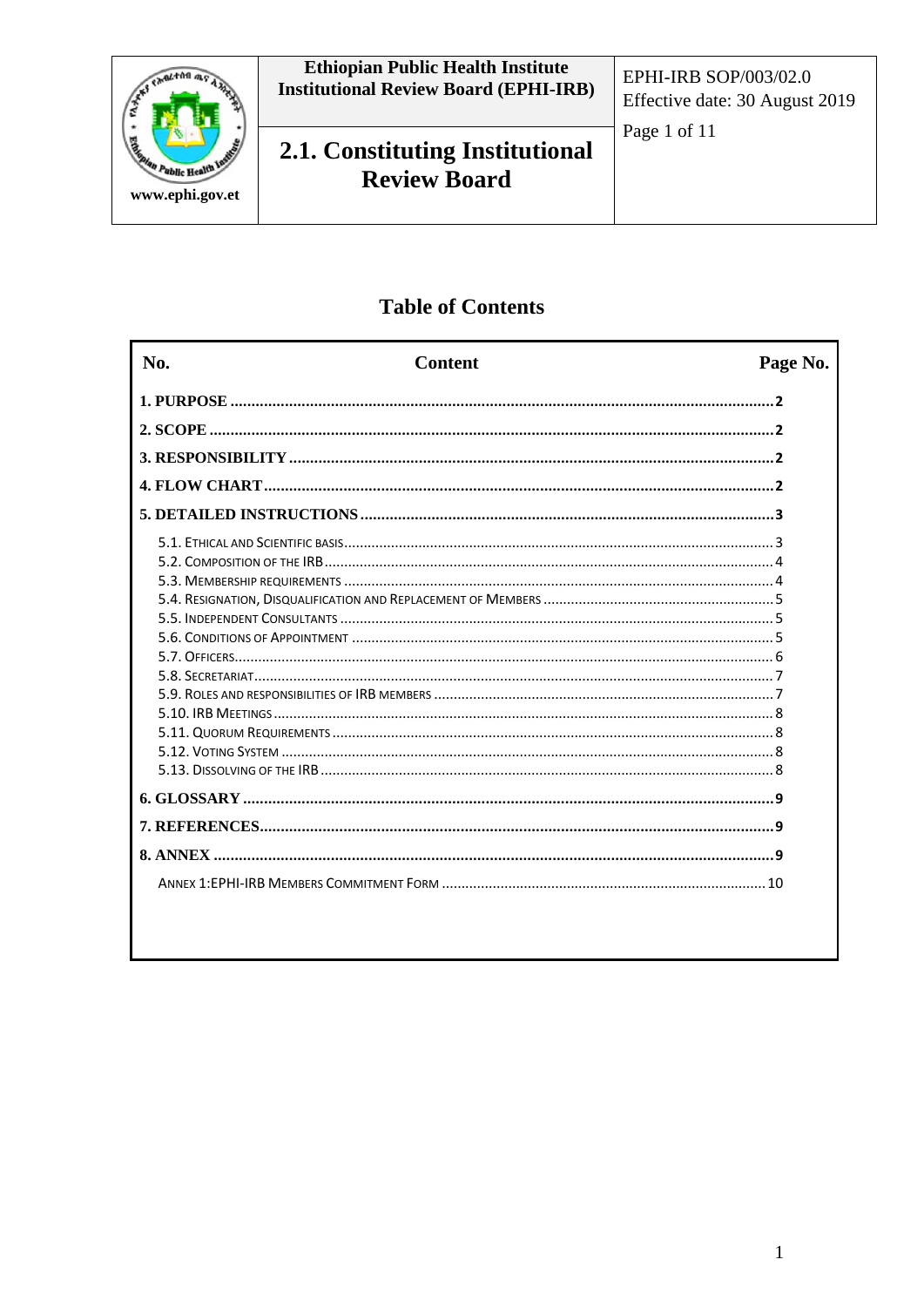

## **1. Purpose**

The Institutional Review Board of Ethiopian Public Health Institute is established in order to provide independent guidance, advice, and decision on health and nutrition or related research protocols. The IRB is particularly indebted to safeguard the dignity, rights, safety and wellbeing of human study participants.

The IRB is composed of both scientists and non-scientists. It is independent in its reflection, advice, and decision.

This standard operating procedure describes the Terms of Reference (TOR) which provides the framework for constitution, responsibilities and activities of the IRB. It lays basis for the IRB on how to review health and nutrition research projects that involve human participants; human biological materials; animals;non-biological samples; and data in conformity with institutional, national and international guidelines. It is further supported by the relevant Standard Operating Procedures issued by the IRB.

#### **2.Scope**

The SOP applies to members, personals and all activities under the IRB.

#### **3.Responsibility**

It is the responsibility of the IRB members and secretariat to read understand and respect the rules set by the IRB.

### **4.Flow chart**

| No.            | <b>Activity</b>                                          | <b>Responsibility</b>              |
|----------------|----------------------------------------------------------|------------------------------------|
|                | Ethical basis / Guidelines                               | <b>IRB Members and Secretariat</b> |
|                | Composition of the IRB                                   | <b>IRB Members and Secretariat</b> |
| 3              | <b>Membership Requirements</b>                           | <b>IRB Members and Secretariat</b> |
| $\overline{A}$ | Resignation, Disqualification, Replacement<br>of Members | <b>IRB</b> Members and Secretariat |
| 5              | <b>Independent Consultants</b>                           | Chairperson                        |
| 6              | <b>Conditions of Appointment</b>                         | <b>IRB Members and Secretariat</b> |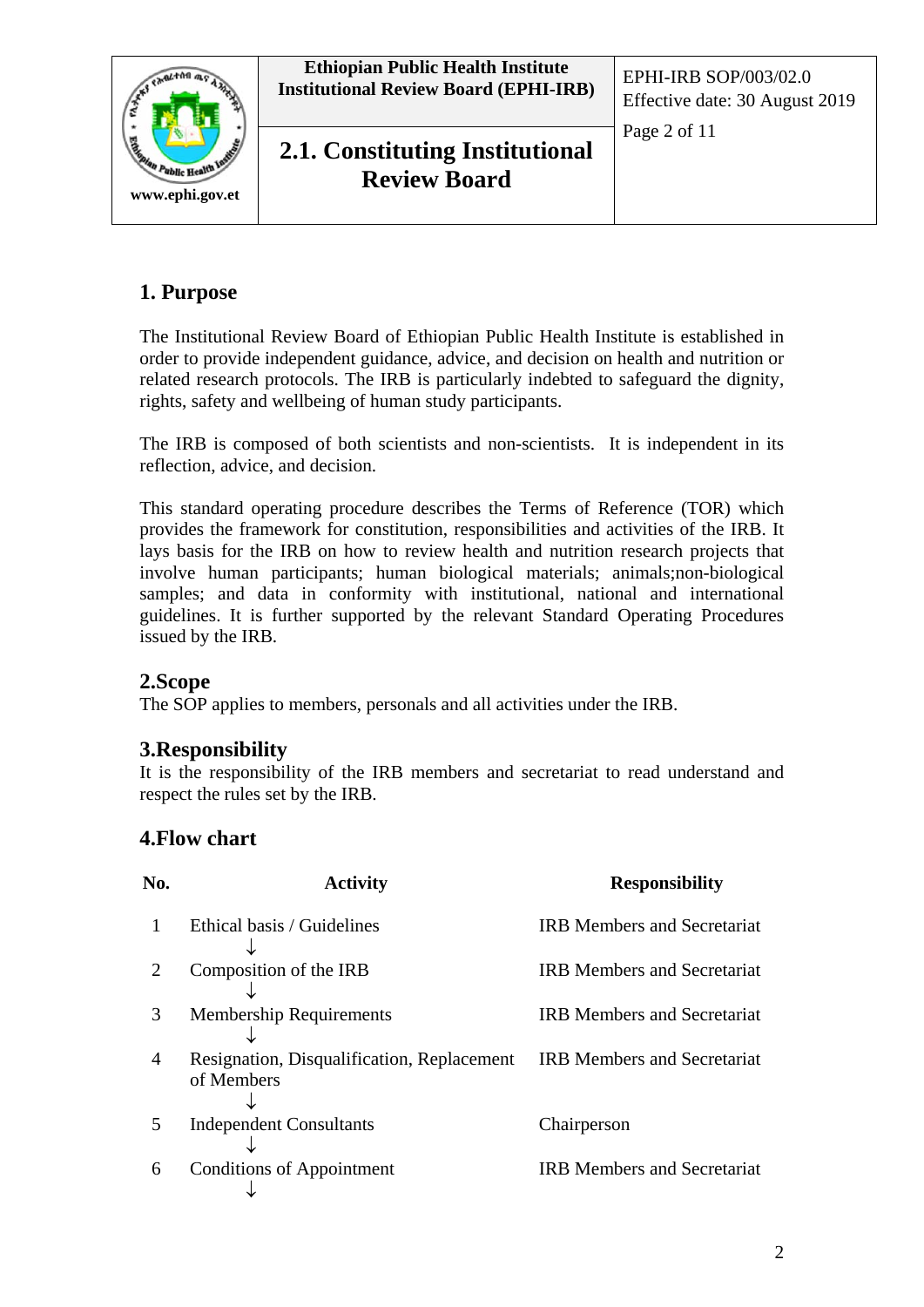

# **2.1. Constituting Institutional Review Board**

Effective date: 30 August 2019

Page 3 of 11

|    | Officers                                  | IRB Chairperson and Vice-          |
|----|-------------------------------------------|------------------------------------|
|    |                                           | Chairperson                        |
| 8  | Secretariat                               | <b>IRB</b> Secretary               |
|    |                                           |                                    |
| 9  | Roles and Responsibilities of IRB Members | <b>IRB Members and Secretariat</b> |
|    |                                           |                                    |
| 10 | Meetings                                  | <b>IRB Members and Secretariat</b> |
|    |                                           |                                    |
| 11 | <b>Quorum Requirements</b>                | <b>IRB</b> Members and Secretariat |
|    |                                           |                                    |
| 12 | Voting system                             | <b>IRB</b> Members and Secretariat |
|    |                                           |                                    |
| 13 | Dissolving of the IRB                     | <b>IRB Members and Secretariat</b> |
|    |                                           |                                    |

### **5. Detailed Instructions**

#### **5.1. Ethical and Scientific basis**

- The IRB is guided in its reflection, advice, and decision by the ethical principles expressed in the national and institutional guidelines and procedures
- It makes further reference to *International Ethical Guidelines: Declaration of Helsinki (1964 and subsequent revisions), guideline for Biomedical Research Involving Human Subjects* (CIOMS), the *Belmont Report*, the European *Convention on Human Rights and Biomedicine, WHO* Standards and Operational Guidance for Ethics Review of Health-Related Research with Human Participant, the WHO and ICH Guidelines for Good Clinical Practice
- In evaluating protocols and ethical issues, the IRB is aware of the diversity of laws, cultures and practices governing research and medical practices in various countries around the world
- It attempts to inform itself where possible of the requirements and conditions of the various localities where proposed Ethiopian Public Health Institute research is being considered
- The IRB recognizes that the protocols it approves may also be approved by national and/or local ethics committees prior to their implementation in specific localities
- The IRB also seeks to be informed, as appropriate, by national/local ethics committees and researchers of the impact of the research it has approved.
- The IRB seeks to fulfill the requirements for international assurances and is established and functions in accordance with the national law and regulations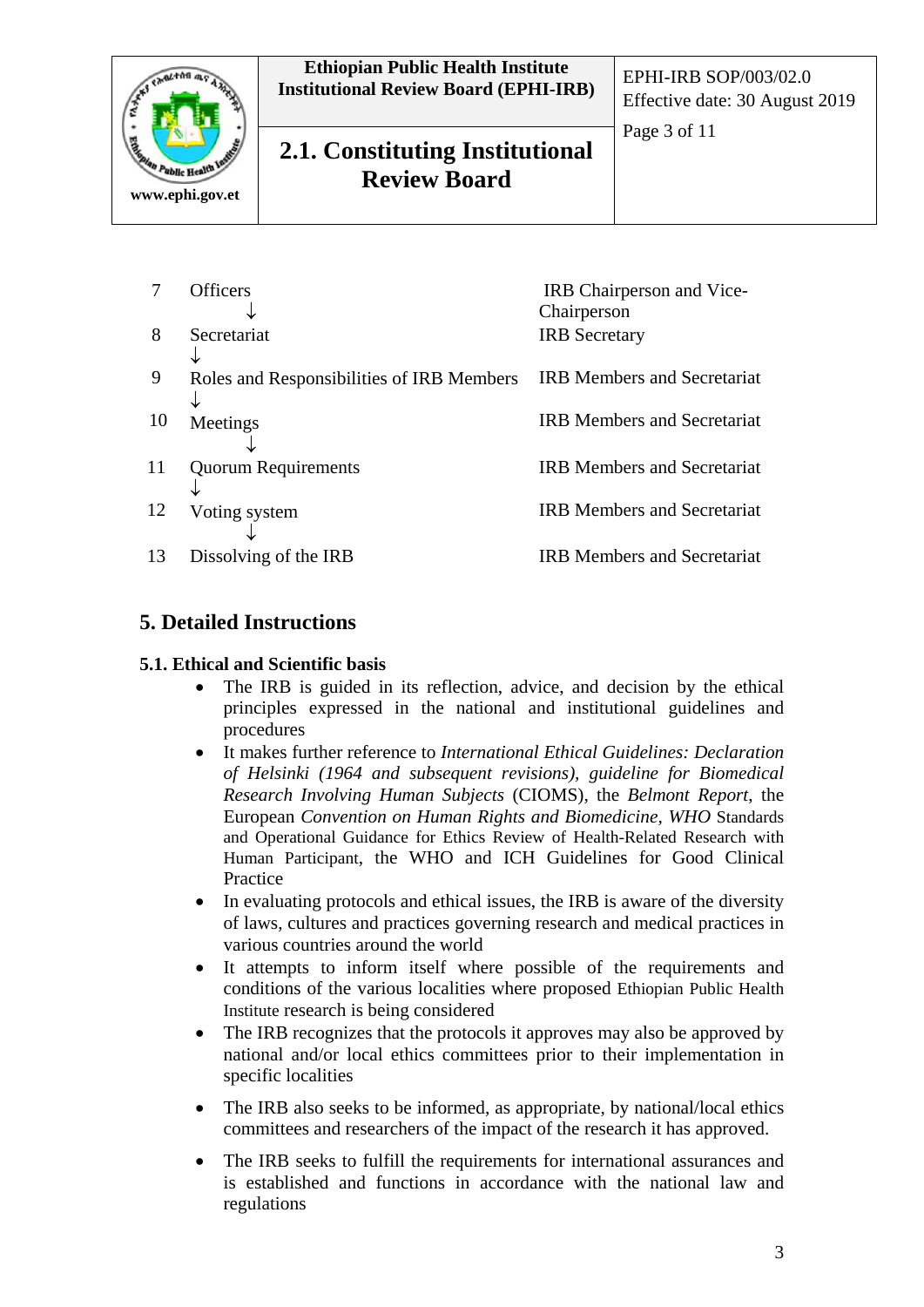

**2.1. Constituting Institutional Review Board**

Page 4 of 11

#### **5.2. Composition of the IRB**

- The IRB is composed of not less than 10 voting members and 10 alternate voting members.
- The members shall include at least one member, whose primary concerns are in medical science, at least one member whose primary concerns are in non-scientific areas, at least one non affiliated member from outside the institute and at least one community representatives.
- The members should have various backgrounds to promote complete and adequate review of research activities commonly conducted by the institute.
- Professional qualifications may include public health experts, biologist, physician, pharmacist, nutritionist, environmentalist, epidemiologist, nurse, sociologist, social worker, lawyer, statistician and layperson.
- The IRB cannot consist entirely of men or entirely of women.
- The IRB should have representatives from the senior (eight years and more research experience) and junior (less than eight years research experience).

#### **5.3. Membership requirements**

- The head of the institution is responsible for making the appointment of committee members
- Members are selected in their personal capacities, based on their interest, ethical and/or scientific knowledge and expertise, as well as on their commitment and willingness to volunteer the necessary time and effort for the IRB's work
- Members will be required to sign a confidentiality agreement at the start of their term
- The confidentiality agreement protects the privacy and confidentiality of all parties whose information may be disclosed to the IRB in the course of its work
- Members must disclose in writing any interest or involvement financial, professional or otherwise – in a project or proposal under consideration
- The IRB will decide the extent to which members that might have a conflict of interest may participate in bringing out an advice/decision, refer to EPHI-IRBSOP/004/02.0 - Confidentiality/Conflict of Interest Agreement
- Members are appointed for a period of three years
- Their appointments may be renewed by the head of Institute for up to two consecutive terms
- At least one-third of the former members should be retained at every point in times to ensure continuity within the IRB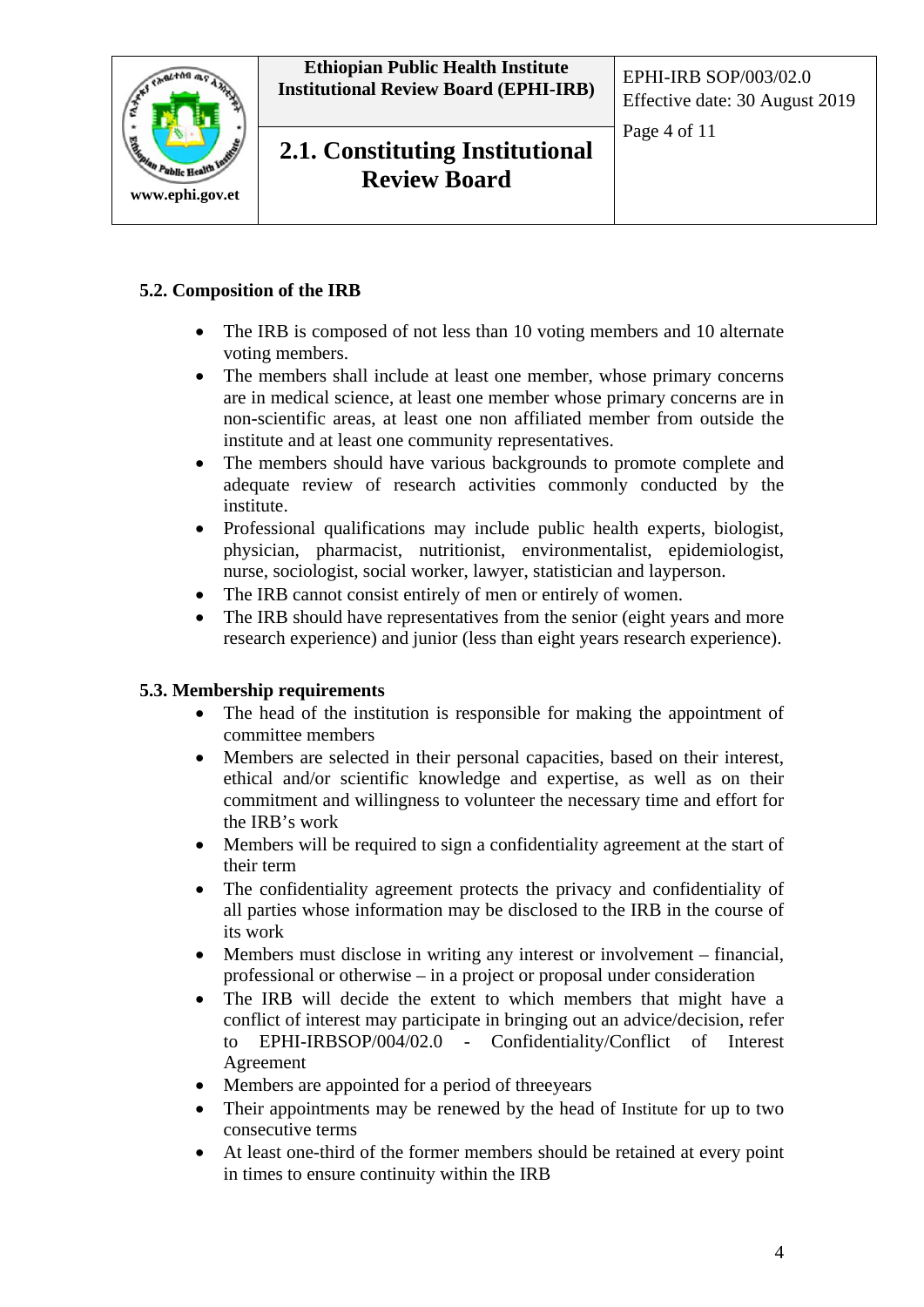



Page 5 of 11

• For a permanently employed secretariat, tenure is not limited provided that he/she is still under the employment of the institute. If, in the event of additional qualified personnel being hired/trained, this time limit may need to be reviewed

#### **5.4. Resignation, Disqualification and Replacement of Members**

- Members may resign their positions by submitting a letter of resignation to the Chairperson
- Members may also be disqualified from continuance should the Chairperson provide to members good cause in written arguments warranting disqualification such as breach of confidentiality, breach of conflict of interest and other grave misconduct
- Members that have resigned or have been disqualified may be replaced by appointing authorities

#### **5.5. Independent Consultants**

- The IRB may be further supported in its reflections on specific protocols or requests for advice on specific ethical issues by Independent **Consultants**
- Independent Consultants are proposed by the IRB and appointed by the chairman
- Their professional qualifications may be in the areas of public health biomedical research, community and/or patient representation, medicine, statistics, social science, law; ethics, religion(see EPHI-IRB SOP/006/02.0)

#### **5.6. Conditions of Appointment**

- Members and Independent Consultants are appointed to the IRB under the following conditions:
	- Willingness to publicize his/her full name, profession, and affiliation
	- All financial accountability, reimbursement for work and expenses, if any, within or related to the IRB should be recorded and made available to the public upon request
	- All IRB and Independent Consultants must sign Confidentiality / Conflict of Interest Agreements regarding meeting deliberations, applications, information on research participants, and related matters
	- IRB members need to sign commitment form (EPHI-IRB AF 01-003/02.0) to serve with diligence for one term (three years)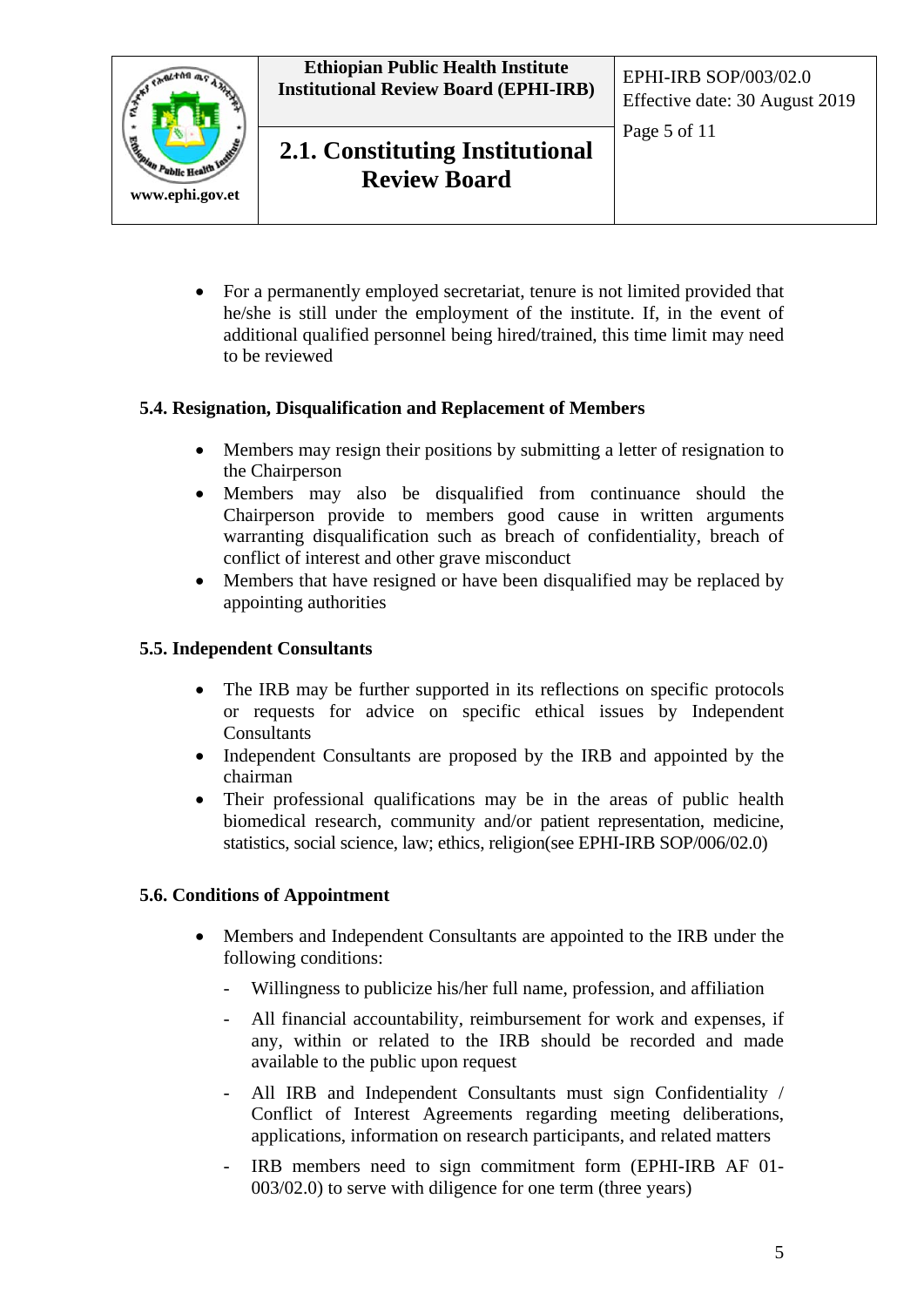

## **2.1. Constituting Institutional Review Board**

Page 6 of 11

#### **5.7. Officers**

The following officers through their respective responsibilities contribute to the good functioning of the IRB:

- Chairperson The General Director of Ethiopian Public Health Institute shall appoint the chairperson of the IRB.
	- Responsible to chair the meetings and liase directly with the General Director of Ethiopian Public Health Institute.
	- Report the meeting outcomes to the General Director.
	- Propose independent consultants to provide special expertise to the IRB on proposed research protocol.
	- Assign an IRB member in writing or through email making CC to all IRB members to chair a particular full board meeting when both the Chairperson and Vice-Chairperson cannot attend the meeting.
	- The Chairperson should have the authority to sign official IRB documents such as approval certificates.
	- Should the Chairperson decide to step down as Chairperson of the IRB, he/she should inform the head of the institute and IRB in writing at least one month in advance; the committee is obliged to inform the appointing authority.
- Vice-Chairperson • The vice- Chairperson should be selected by the IRB members through a process of nominations followed by secret ballot voting.
	- Responsible to chair the meetings in the absence of the Chairperson and act as vice-chair during meetings with the Chairperson.
- Secretary The secretary of the IRB will be a permanent staff from SERO.
	- Responsible for the administrative aspect of the IRB (see 5.8 - below).
- The officers (Chairperson and Vice-Chairperson) appointed and elected for three-year term. They may be re-appointed or re-elected but not for more than two consecutive terms. Should the Chairperson or Vice-Chairperson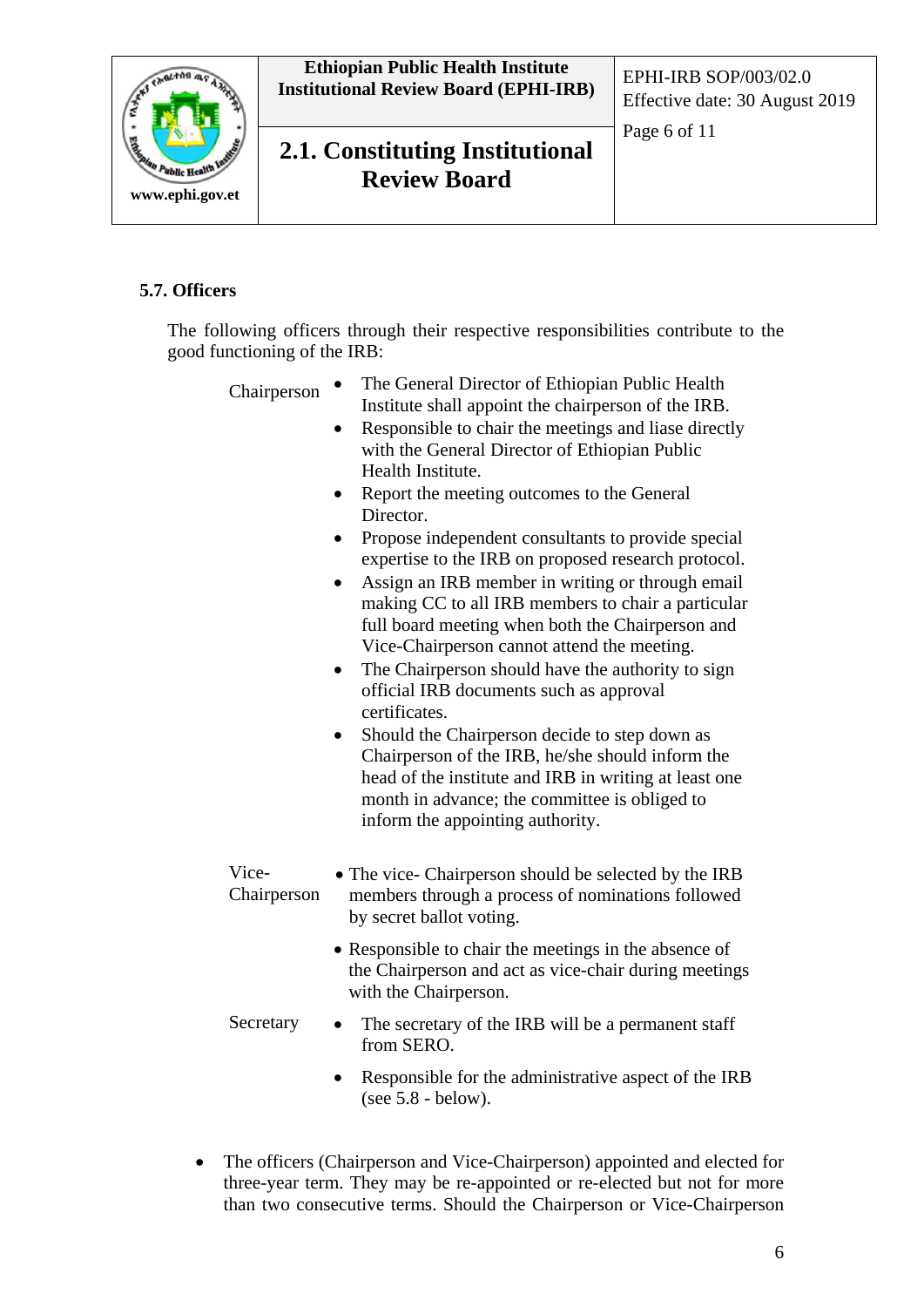

Effective date: 30 August 2019

Page 7 of 11



**2.1. Constituting Institutional Review Board**

resign or be disqualified, General Director appoint and IRB members elect a replacement, respectively, until the completion of the normal term

#### **5.8. Secretariat**

- SERO shall be the secretariat of the IRB and is composed of the IRB secretary and the administrative supporting staffs.
- The Secretariat shall have the following functions:
	- Organizing an effective and efficient tracking procedure for each proposal received (see EPHI-IRB SOP/007/02.0, EPHI-IRB SOP/025/02.0)
	- Preparation, maintenance and distribution of study files (see EPHI-IRB SOP/025/02.0)
	- Organizing IRB meetings regularly (EPHI-IRB SOP/022/02.0).
	- Preparation and maintenance of meeting agenda and minutes (see EPHI-IRB SOP/022/02.0)
	- Maintaining the IRB's documentation and Archive (See EPHI-IRB SOP/025/02.0 and EPHI-IRB SOP/026/02.0)
	- Communicating with the IRB members and applicants (EPHI-IRB SOP/024/02.0)
	- Arrangement of training for personnel and IRB members (see EPHI-IRB SOP/002/02.0)
	- Organizing the preparation, review, revision and distribution of SOPs and guidelines (see EPHI-IRB SOP/001/02.2 and EPHI-IRB SOP/025/02.0)
	- Providing the necessary administrative support for IRB related activities to the Chairperson of the Committee (e.g. communicating a decision to the applicant - EPHI-IRB SOP/007/02.0 – EPHI-IRB SOP/021/02.0.)
	- Providing updates on relevant and contemporary issues related to ethics in health research, as well as relevant contemporary literature to the Committee members.

#### **5.9. Roles and responsibilities of IRB members**

- Membership becomes effective upon accepting an invitation from the appointing authority. Acceptance must be indicated by the member's dated signature
- A member should be willing to have his/her full name, profession and affiliation(s) published in the public domain
- Participate in the IRB meeting
- Know any relevant SOPs of the IRB
- Review, discuss and consider research proposals submitted for evaluation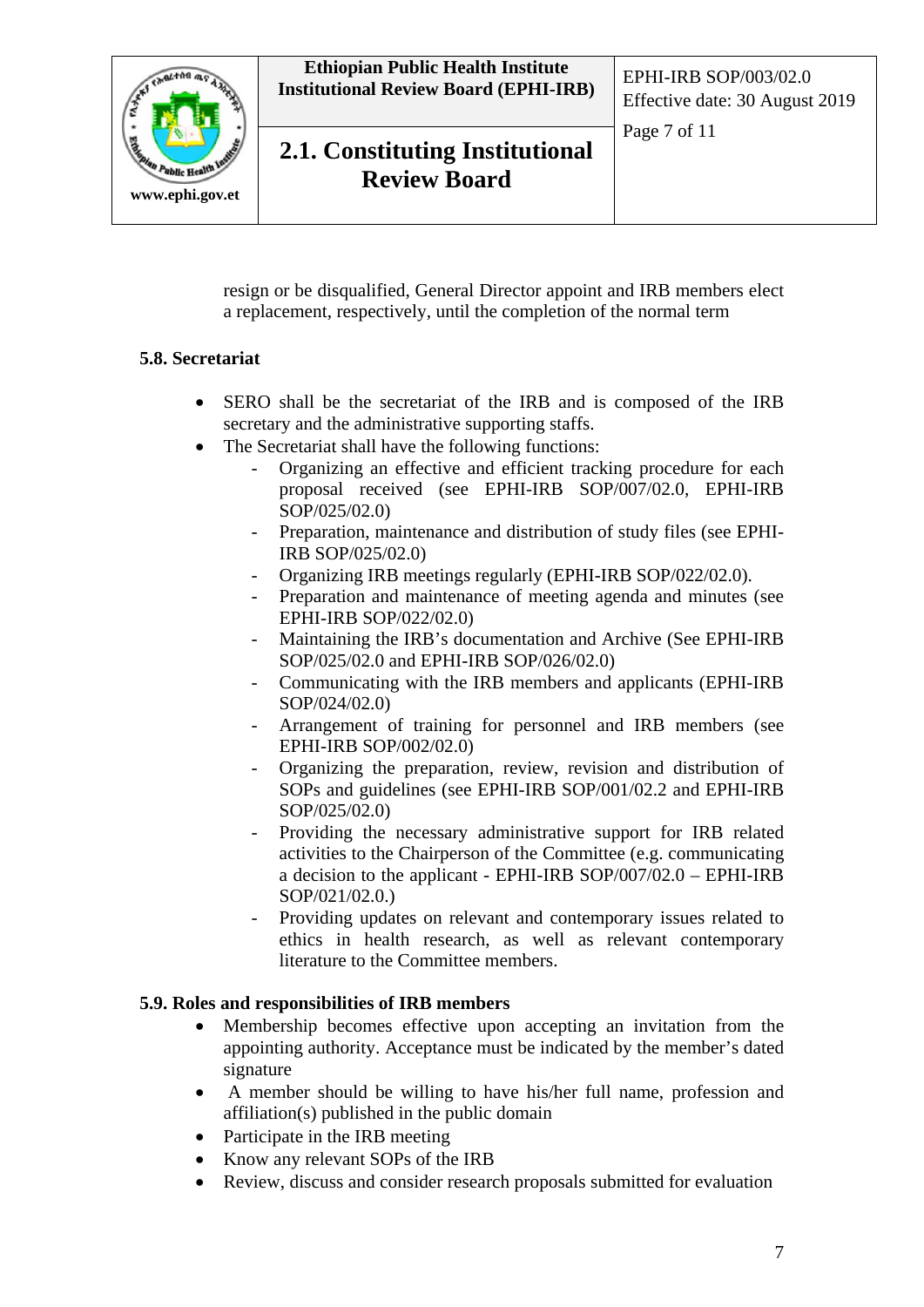

**2.1. Constituting Institutional Review Board**

Page 8 of 11

- Monitor serious adverse event reports and recommend appropriate action(s) (EPHI-IRB SOP/018/02.0)
- Review the progress reports and monitor ongoing studies as appropriate
- Evaluate final reports and outcomes
- Maintain confidentiality of the documents and deliberations of IRB meetings (EPHI-IRB SOP/024/02.0)
- Declare any conflict of interest
- Participate in continuing education activities in biomedical ethics and biomedical research

#### **5.10. IRB Meetings**

• The committee meets every two weeks regularly. The Chairman however, in consultation with the Secretariat, may call an extra ordinary meeting at any time if deemed necessary

#### **5.11. Quorum Requirements**

- More than 50% of the members must be present at a meeting in order to issue a valid advice and/or decision
- Professional qualifications of the quorum requirements should consist of:
	- At least one member whose primary area of expertise is in a nonscientific area, and one scientist
	- And at least one member who is outside of the institute i.e community representative or a person who is non-affiliated to the institute

#### **5.12. Voting System**

• Decisions will be made on a consensus basis. Whenever there is a difference among committee members that cannot be resolved by discussion, decisions will be made by simple majority votes; all members have equal voting rights. When votes are at par, the decision the Chair person supports will be final

#### **5.13. Dissolving of the IRB**

- At any point in time, should the Ethiopian Public Health Institute cease to exist, the IRB is automatically dissolved.
- The IRB may also be dissolved at any time by the Director of the Ethiopian Public Health Institute, following written notification to each of the members.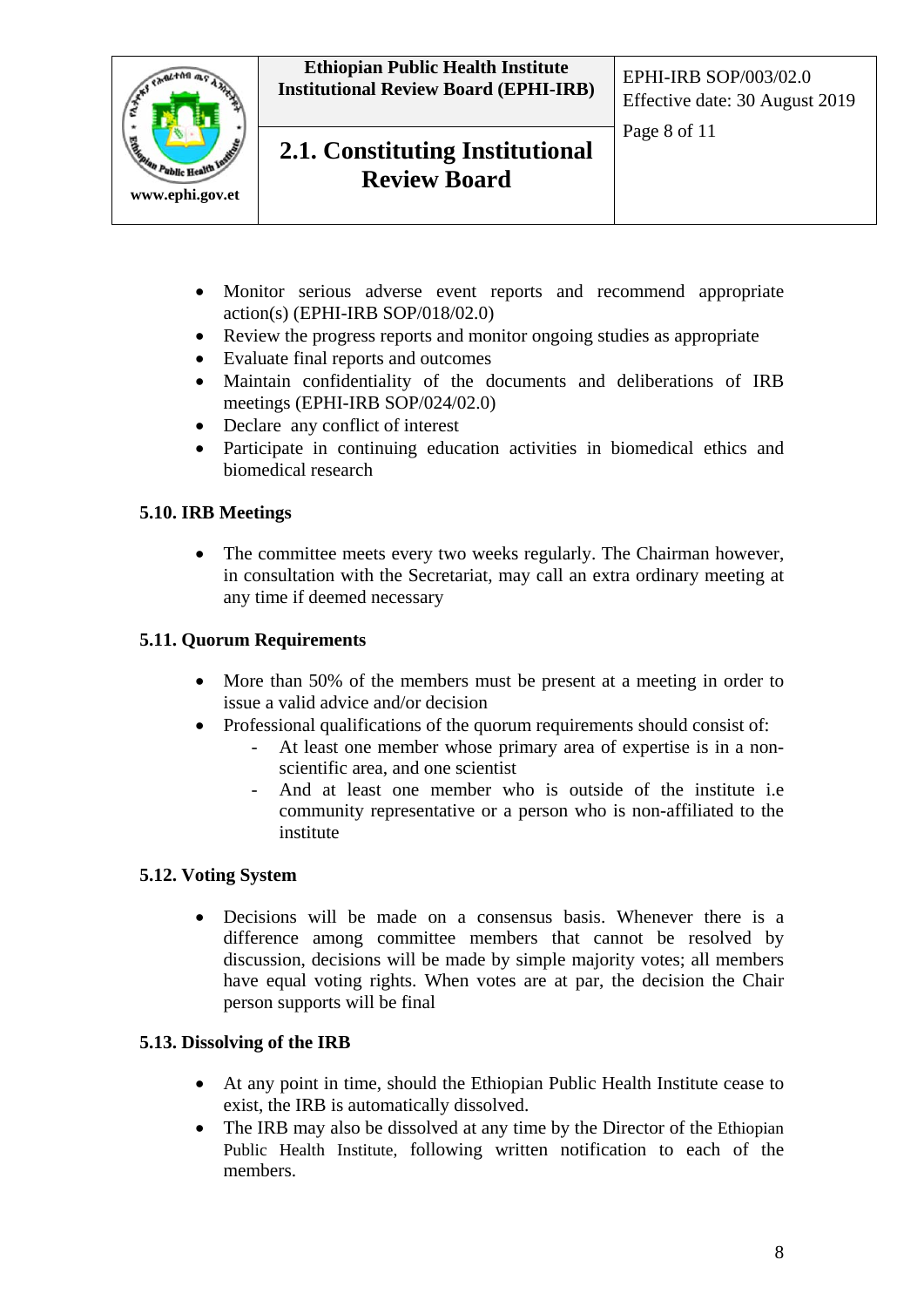

# **2.1. Constituting Institutional Review Board**

Page 9 of 11

## **6. Glossary**

| Confidentiality   | Prevention of disclosure, to other than authorized<br>individuals, of IRB's information and documents                                                                                                                                              |
|-------------------|----------------------------------------------------------------------------------------------------------------------------------------------------------------------------------------------------------------------------------------------------|
| <b>IRB</b>        | Institutional Review Board is an independent body (board)<br>whose responsibility is to ensure the protection of the rights,<br>safety and well-being of human subjects involved in a trial<br>and to provide public assurance of that protection. |
| <b>Scientists</b> | Professionals with advanced training and expertise in the<br>medical or non-medical areas related to the protocol being<br>reviewed                                                                                                                |
| <b>SERO</b>       | Scientific and Ethical Review Office                                                                                                                                                                                                               |

### **7. References**

- 1. FDRE Ministry of Science and Technology, National Research Ethics Review Guideline, 2014.
- 2. International Council for Harmonization of Technical Requirements for Pharmaceuticals for Human Use Guidance for Good Clinical Practice (ICH GCP) E6(R2), 2016.
- 3. Relevant SOPs: EPHI-IRB SOP/001/02.0, 004/02, 005/02, 007/02.0-023/02.0, 025 and 029.
- 4. World Health Organization, Standards and Operational Guidance for EthicsReview of Health-Related Research with Human Participant, 2011.

### **8. Annex**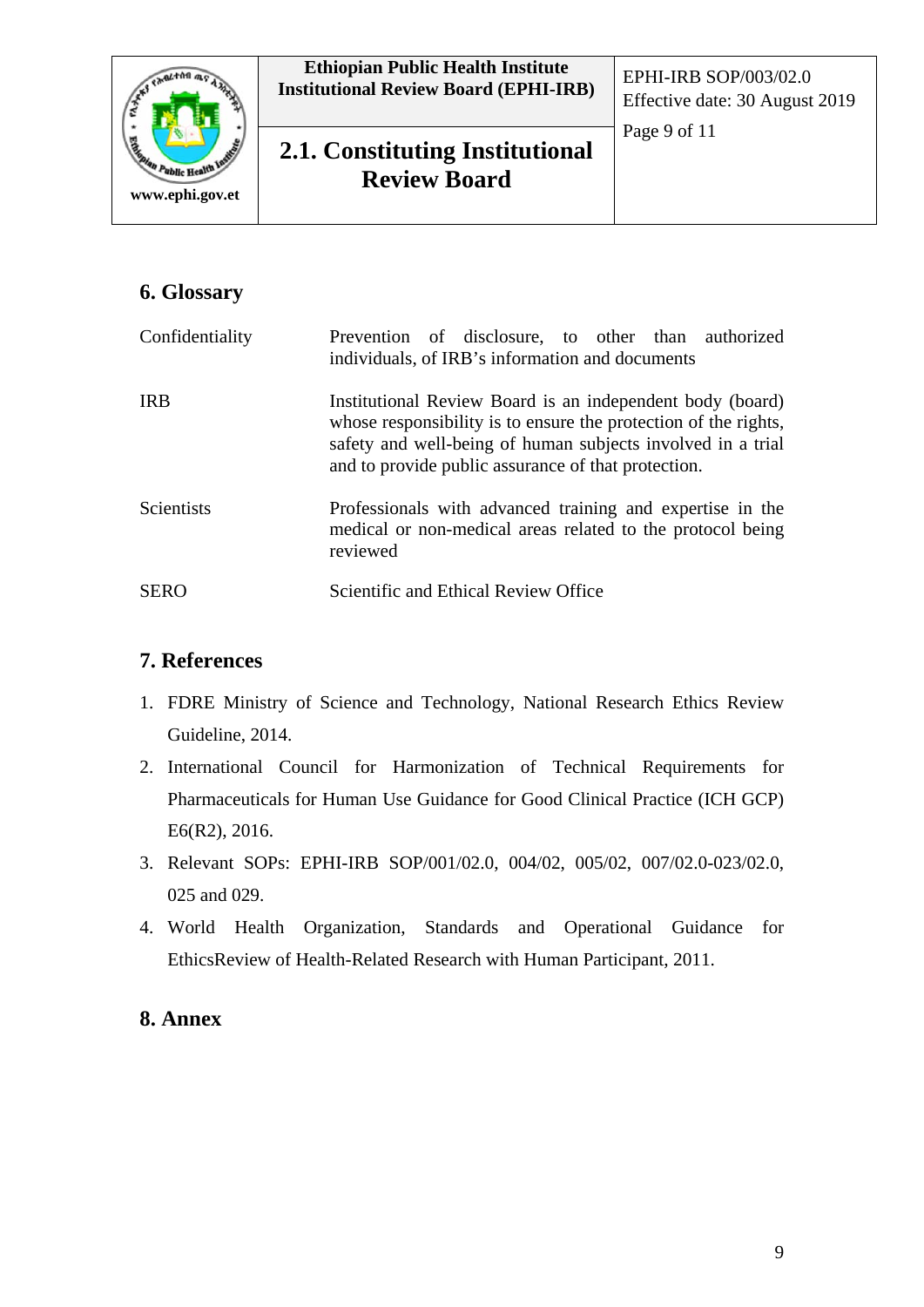

**2.1. Constituting Institutional Review Board**

Effective date: 30 August 2019

Page 10 of 11

#### Annex 1:EPHI-IRB Members Commitment Form (EPHI-IRB AF 01-003/02.0)

Date: …………………….…….

I the undersigned acknowledge Ethiopian Public Health Institute (EPHI) for nominating me to serve as member of the institutional review board of the institute (EPHI-IRB). I have accordingly meticulously read the Term of Reference (TOR) of EPHI-IRB and get cognizant of the vital roles and responsibilities of board members in doing ethical and quality health and nutrition related research being conducted in Ethiopia by EPHI and other institutions who submit protocol for review and determination by the IRB. I am particularly aware of the following tasks of IRB members:

- Attend and actively participate in convened and emergency EPHI-IRB meetings,
- Participate in a discussion of all agenda items for each convened IRB meeting,
- Review protocols as primary or secondary reviewer based on the assessment form (EPHI-IRB AF 01-008/02.0) and submit one completed form to secretary of the IRB,
- When acting as primary reviewer, will exert effort to resolve questions or concerns prior to the meeting, which may necessitate contacting principal investigator/ designee,
- Primary reviewer provides debriefing about the issues, concerns and questions about scientific, ethical and other relevant matters on the protocol that he/she reviewed and present his/her suggestions and recommendations in the IRB meeting,
- Primary reviewer leads the discussion on a protocol for which he/she was assigned to review,
- Provide a written review summary to the secretary prior to the meeting, if assigned as primary reviewer and unable to attend the meeting,
- All IRB members will receive review package of each protocol; further review the documents to their capacity; raise their own questions and other concerns; and forward their suggestions and recommendations during the convened IRB meeting,
- Keep abreast of Research Ethics, Good Clinical Practice, National and International Research Ethics Guidelines that govern IRB review and determination and the conduct of research on human research participants,
- Participate in IRB educational activities,